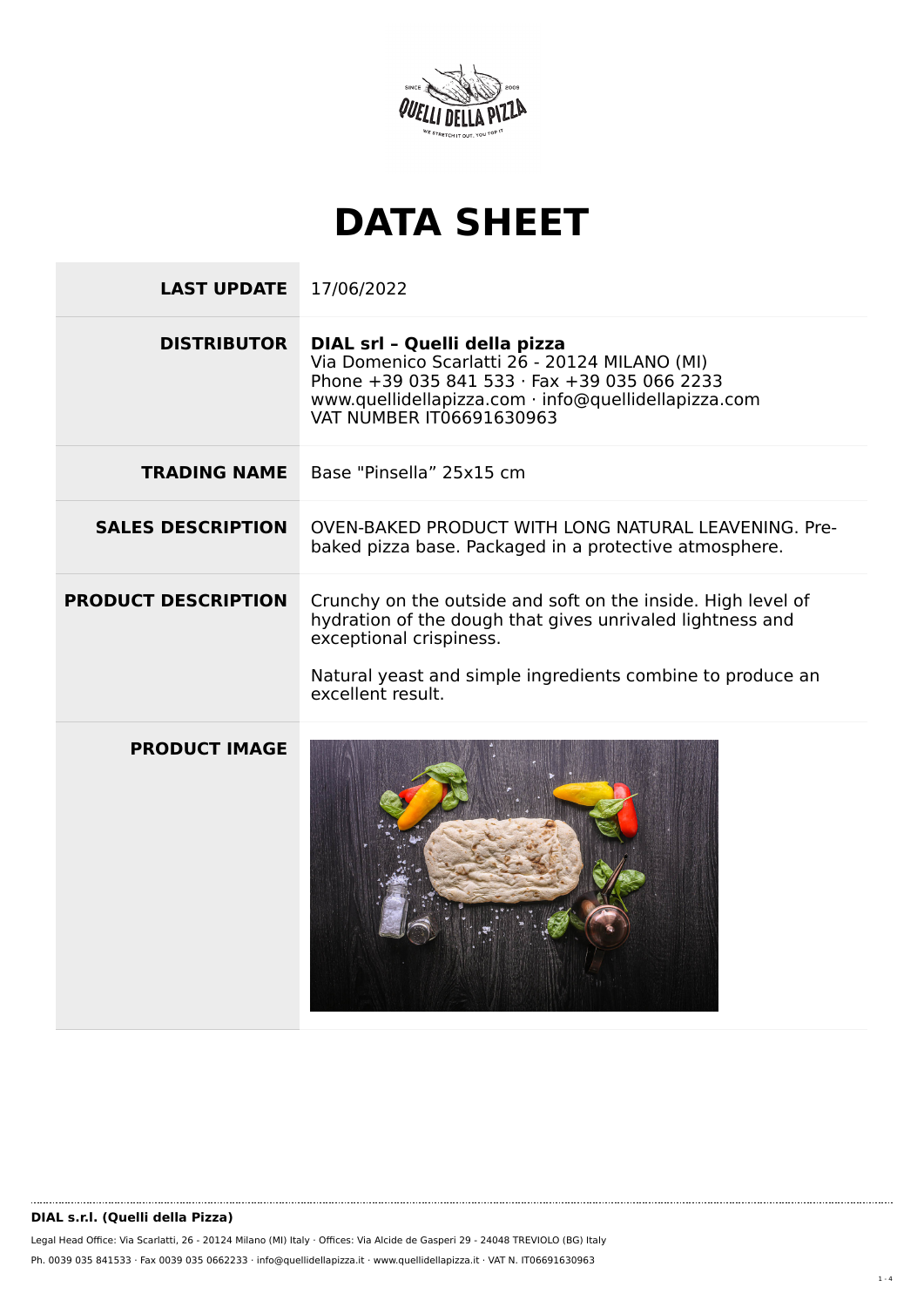

| <b>INTERNAL LABEL CODE</b>  | 765                                                                                                                                                    |
|-----------------------------|--------------------------------------------------------------------------------------------------------------------------------------------------------|
| <b>BOX EAN CODE</b>         | 08056039881785                                                                                                                                         |
| <b>PACKAGE EAN CODE</b>     | 8056039881792                                                                                                                                          |
| <b>NET WEIGHT</b>           | 260 g $\Theta$ (2 x 130 g)                                                                                                                             |
| <b>SIZE</b>                 | 25x15 cm (10x6 inch)                                                                                                                                   |
| <b>SHELF LIFE</b>           | BEST BEFORE: 60 days from production date                                                                                                              |
| <b>STORING CONDITIONS</b>   | Store in the fridge at $+4^{\circ}/+6^{\circ}$ C.<br>Do not pierce the packaging. Once opened, keep refrigerated and<br>consume shortly after opening. |
| <b>PACKAGING</b>            | Every carton contains 12 envelops with 2 pizza bases each. 24<br>pizza bases per carton.                                                               |
| <b>INSTRUCTIONS FOR USE</b> | <b>COOKING IN VENTILATED OVEN:</b>                                                                                                                     |
|                             | Pre-heat the oven to 250°C. Top as you like. Bake for 5/6 minutes<br>on the oven rack. Do not bake on the oven tray.                                   |
|                             | <b>COOKING IN REFRACTORY OVEN (suggested):</b>                                                                                                         |
|                             | Pre-heat the oven to 350°C. Top as you like. Bake for 3/4 minutes.<br>Do not bake on the oven tray.                                                    |
| <b>ALLERGENS</b>            | Contains rye, soya, gluten. The ingredients in bold may cause<br>allergies or intolerances. May contain: mustard.                                      |

........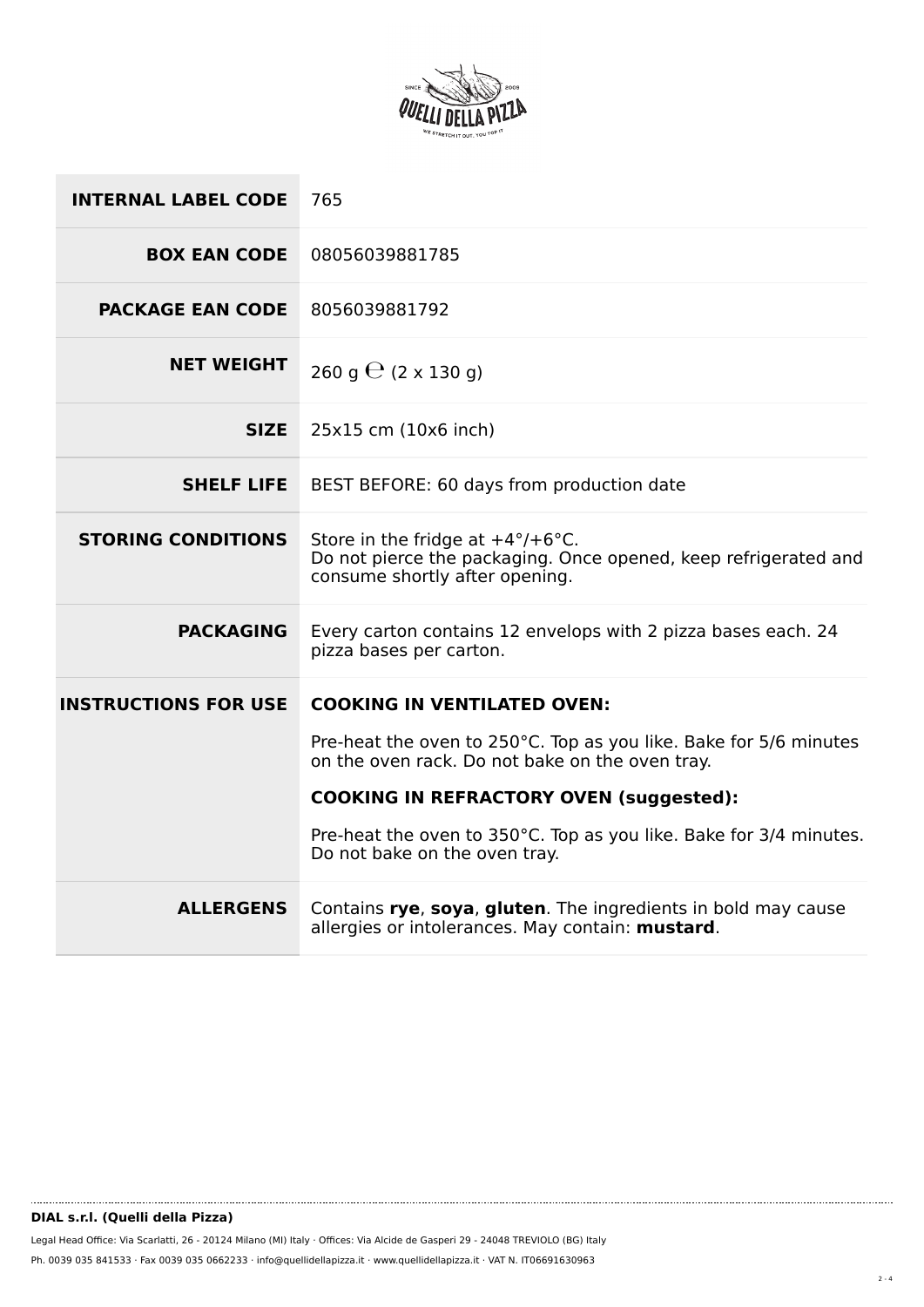

## **ORGANOLEPTIC PROPERTIES**

| <b>COLOUR</b>      | Typical colour of pre-cooked product                                                           |
|--------------------|------------------------------------------------------------------------------------------------|
| <b>CONSISTENCY</b> | Characteristic of pizza base product: soft when uncooked, crispy<br>and crumbly after cooking. |
| <b>TASTE</b>       | Spongy dough and soft to the touch.                                                            |

| <b>INGREDIENTS</b> | <b>Wheat</b> flour, sourdough starter 28,6% (wheat flour, water,<br>brewer's yeast), water, sunflower oil, rice flour, soya flour, salt,<br>semi-processed bread mix (powdered <b>wheat</b> sourdough starter,<br>type "0" common wheat flour, powdered yeast, dried rye<br>sourdough), brewer's yeast, preservatives: calcium propionate,<br>potassium sorbate; malted wheat flour. |
|--------------------|--------------------------------------------------------------------------------------------------------------------------------------------------------------------------------------------------------------------------------------------------------------------------------------------------------------------------------------------------------------------------------------|
|                    |                                                                                                                                                                                                                                                                                                                                                                                      |

| <b>NUTRITION INFORMATION</b><br>Average values per 100g of product |                      |  |  |  |
|--------------------------------------------------------------------|----------------------|--|--|--|
| <b>Energy</b>                                                      | 1162 / 275 kJ / kcal |  |  |  |
| Fat                                                                | 3,3,9                |  |  |  |
| of which saturates                                                 | 0,3,9                |  |  |  |
| <b>Carbohydrates</b>                                               | 50,9g                |  |  |  |
| of which sugars                                                    | 1,9g                 |  |  |  |
| <b>Fiber</b>                                                       | 2,2g                 |  |  |  |
| <b>Protein</b>                                                     | 9,2 g                |  |  |  |
| <b>Salt</b>                                                        | 1,55g                |  |  |  |